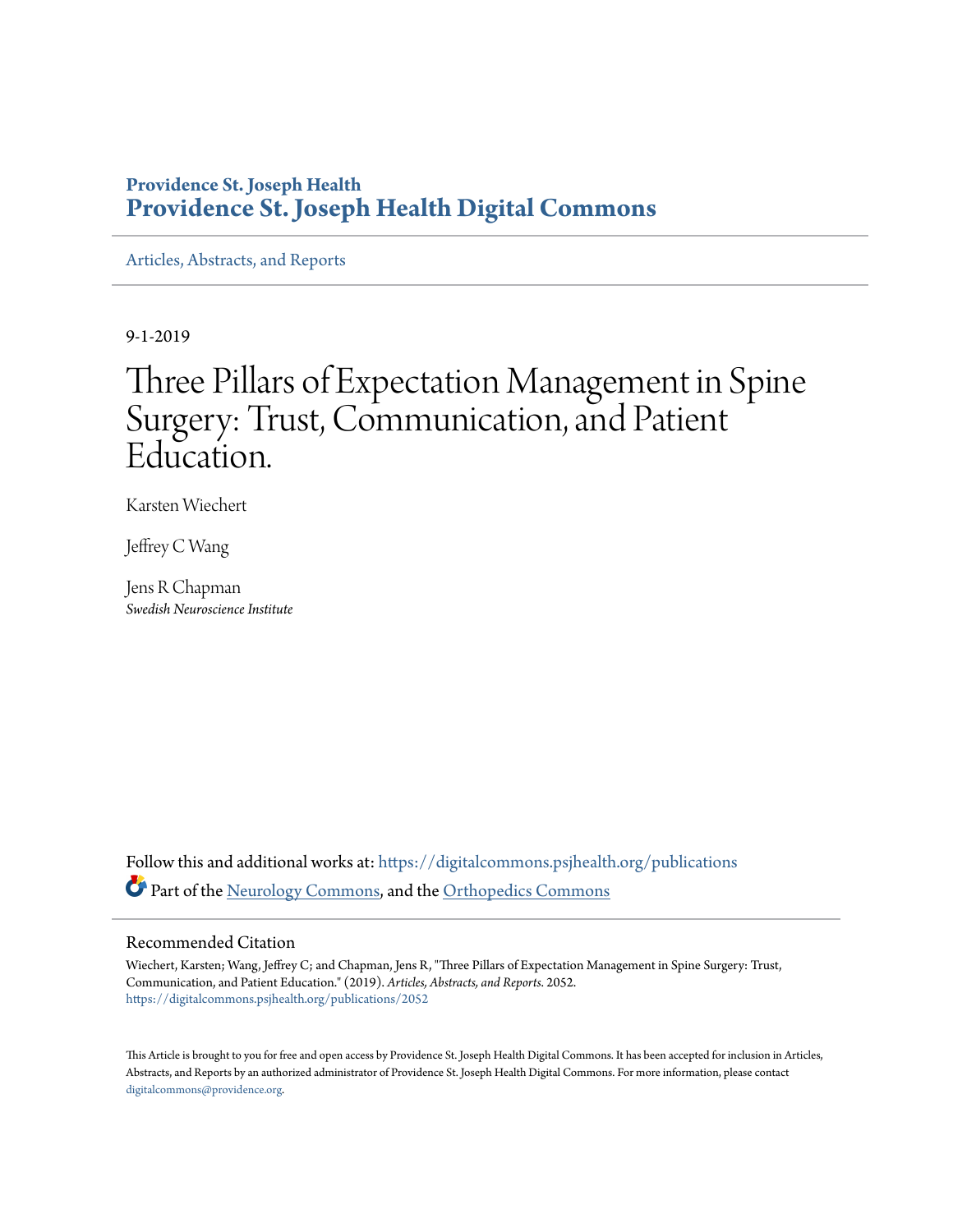

## Three Pillars of Expectation Management in Spine Surgery: Trust, Communication, and Patient Education

Global Spine Journal 2019, Vol. 9(6) 573-574 ª The Author(s) 2019 Article reuse guidelines: [sagepub.com/journals-permissions](https://sagepub.com/journals-permissions) [DOI: 10.1177/2192568219861641](https://doi.org/10.1177/2192568219861641) [journals.sagepub.com/home/gsj](http://journals.sagepub.com/home/gsj)



There are a multitude of skills to be acquired when pursuing a career as a spine surgeon. Diagnostic skills; technical, surgical, and interventional skills; and patient selection are obvious. Balancing experience, personal capabilities, raw scientific evidence, and gut feeling, all toward the benefit for patients, are the next level to be mastered. Leadership of complex multidisciplinary teams and factoring in of specific economic and often logistical circumstances usually are to be accomplished at later stage. What may remain a challenge throughout a spine specialist's entire professional life is managing patients' expectations. This aspect can become a leading cause of frustration for the patient and the surgeon alike.

While there exists a multitude of literature on the topic, expectation management is usually approached nonspecifically, and the surgeon is left alone with his experiences and lifelong learning.

While attending senior surgeons' clinics, residents or fellows often detect certain patterns of communication and interaction with the patients. They most likely address similar points in an individualized way, sometimes more eloquently and sometimes more directly.

Especially colleagues focusing on the treatment of degenerative disorders may find out that expectation management may provide different challenges than, for example, in trauma or tumor treatment.

There are countless factors influencing patient expectations, but basically it comes down to 3 key aspects: trust, communication, and education.

### Trust

While variations in personalities are widespread in surgeons and patients alike, psychological aspects play an important role. Oftentimes a standardized psychological screening protocol is not established, which can provide the surgeon with helpful information to be considered. Establishing an atmosphere of trust, competency, and professionalism while talking about an (often surgical) treatment concept can be guided by the question of "whether the surgeon would offer the same advice to members of his/her own family." While this may sound like "kitchen psychology," thinking about this simple question can be a genuine personal guideline in generating trust.

### Communication

Good communication skills are key to any medical specialty and spine surgery is no exception. The surgeon needs to focus on the question, "How he can find out everything he needs to know from the patient." The patient, however, has different needs. He needs to hear a plan that makes sense. The patient needs to hear the options and the most likely outcomes. All of that in a language he understands.

So taking real effort in understanding what matters most to the patient can be half the solution already. Understanding why he would prefer a particular treatment and what his wishful outcome may be can be invaluable information for the surgeon.

### Education

The complex realities of spine care are demanding, and for the patient they may seem far beyond his grasp. Unfortunately, the Internet has so far only played a minor beneficial role in addressing this. When it comes down to the individual patient's level, education is the key aspect in managing patient expectations. Why does this condition cause pain and/or neurological symptoms? How does the individual anatomy play out? How will the situation most likely progress? What are the treatment options for this individual situation and their likely outcomes, positive and negative? What is known and what remains unknown? And, probably most important, what you personally can do and what you cannot do as a spine professional.

While these points may seem pretty standard to the surgeon, they are potentially life changing and brand new to the patient, and the patient must be educated. The patient must really understand these, how time consuming, frustrating, or inefficient this process might seem.



Creative Commons Non Commercial No Derivs CC BY-NC-ND: This article is distributed under the terms of the Creative Commons Attribution-Non Commercial-NoDerivs 4.0 License ([http://www.creativecommons.org/licenses/by-nc-nd/4.0/\)](http://www.creativecommons.org/licenses/by-nc-nd/4.0/) which permits non-commercial use, reproduction and distribution of ND the work as published without adaptation or alteration, without further permission provided the original work is attributed as specified on the SAGE and Open Access pages [\(https://us.sagepub.com/en-us/nam/open-access-at-sage](https://us.sagepub.com/en-us/nam/open-access-at-sage)).